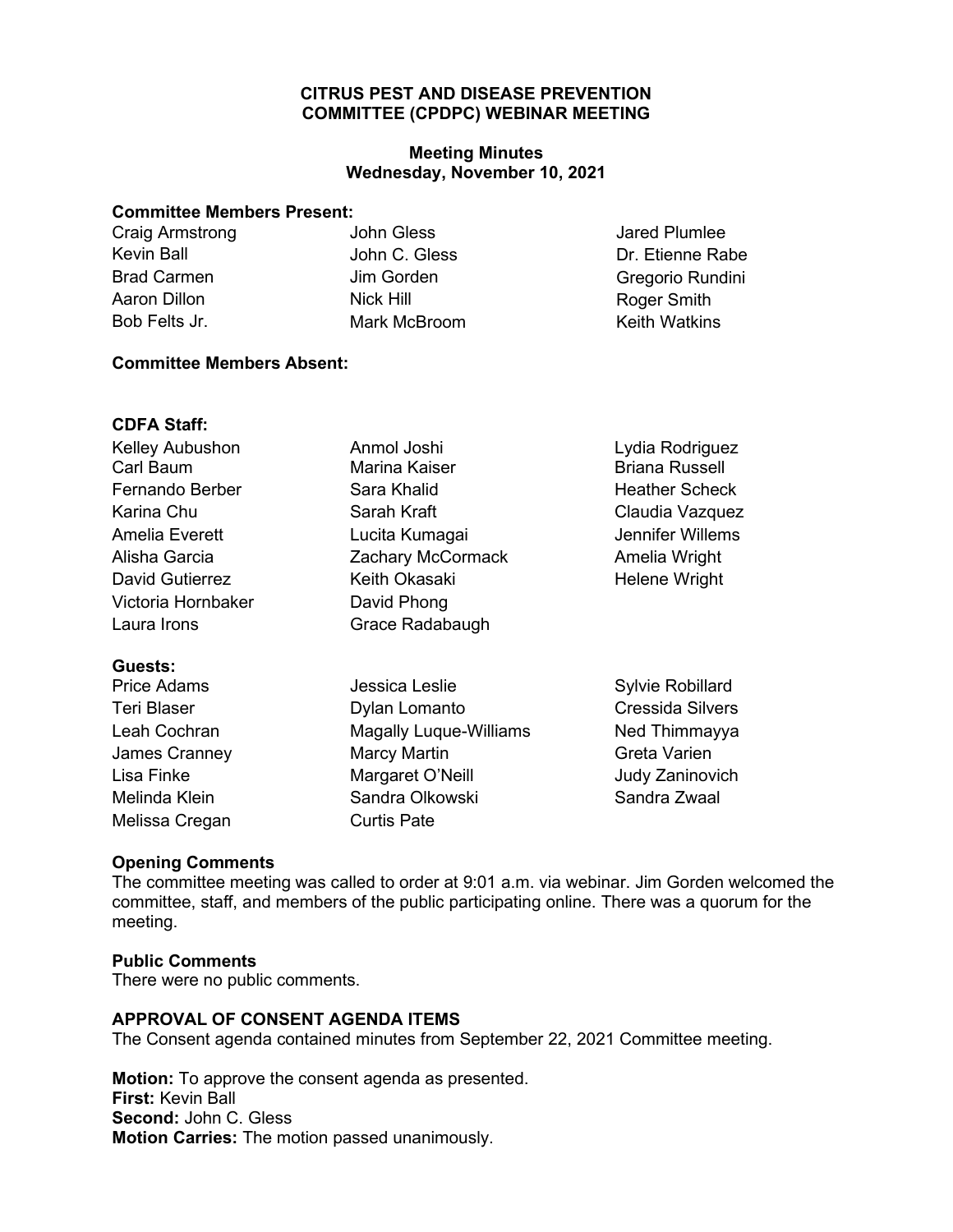#### **FINANCE SUBCOMMITTEE REPORT Review 2020/2021 Budget Expenditures and Revenue**

Bob reported a \$1,900,000 increase in budget expenditure since last month with a total of \$28,221,801 for Fiscal Year (FY) 2020-21. He explained that Fi\$Cal has projected a total expenditure of \$29,969,000 compared with the expected total expenditure of approximately \$32,000,000.

 projected total revenue. He added that despite the large amount of fruit drop, the total projected Bob reported that revenue for FY 2020-21 has increased by \$768,000 since the previous month to a total of \$15,502,635. He noted that there is only \$705,000 to meet the \$16,200,000 revenue is still expected to be met.

# **Review 2021/2022 Budget Expenditures and Revenue**

 Bob reported \$3,000 in total budget expenditure so far in FY 2021-22. He explained that there is no current revenue to report for FY 2021-22 due to harvesting just starting.

# **Macia's, Gini, & O'Connell Report**

 Leah Cochran presented the Macia's, Gini, & O'Connell (MGO) scope of work which includes analysis of the current manual tracking system of expenditures and made recommendations for and fund condition, a review of expenditures and expenditure tracking, an analysis of the current year end of June 30 $^{\text{th}}$ . Leah also noted that the use of manual tracking is redundant and expenditure tracking be based on Fi\$Cal data with preliminary results for July through improved tracking for the California Department of Food and Agriculture's (CDFA) Citrus Pest and Disease Prevention Division (CPDPD). The analysis included a review of funding sources expenditure tracking process to determine if the existing protocol adequately captures expenditures for program activities, and advice on improving expenditure tracking and expenditure forecasting. Based on the review of the fund sources and condition report presented, MGO recommends that the fund condition statement report be presented to the Committee on a bi-annual basis and that the fiscal year be adjusted to align with the state fiscal unnecessary (apart from tracking of payroll, vehicle transactions, utilities and gas purchases) and results in errors, as the data was not reconcilable to Fi\$Cal. MGO recommends that September presented to the Committee with following adjustments presented by month (if material).

# **Review National Agricultural Statistics Service Crop Report and Crop Estimate**

 Service (NASS) comparisons. Navel oranges were projected at 72,350,000 cartons compared to the NASS projection of 42,000,000. Mandarins were projected at 38,000,000 cartons Victoria presented the FY 2021-22 projected crop estimate with National Agricultural Statistics to the NASS projection of 70,000,000. Lemons were projected at 46,600,000 cartons compared compared to the NASS projection of 42,000,000. Valencias were projected at 18,600,000 cartons compared to the NASS projection of 17,000,000. Grapefruits were projected at 8,600,000 cartons compared to the NASS projection of 7,800,000. The total cartons estimated were 184,450,000 compared to the NASS projection of 178,800,000. With the assessment rate of \$0.07 per carton, there is an approximate \$400,000 difference in between the Citrus Research Board (CRB) projected revenue and NASS projections.

# **EXECUTIVE COMMITTEE REPORT**

# **CPDPC Bylaws Discussion**

 Victoria stated that there is an ongoing discussion about making edits to the bylaws in the Executive Committee meetings, but there was no consensus on making edits.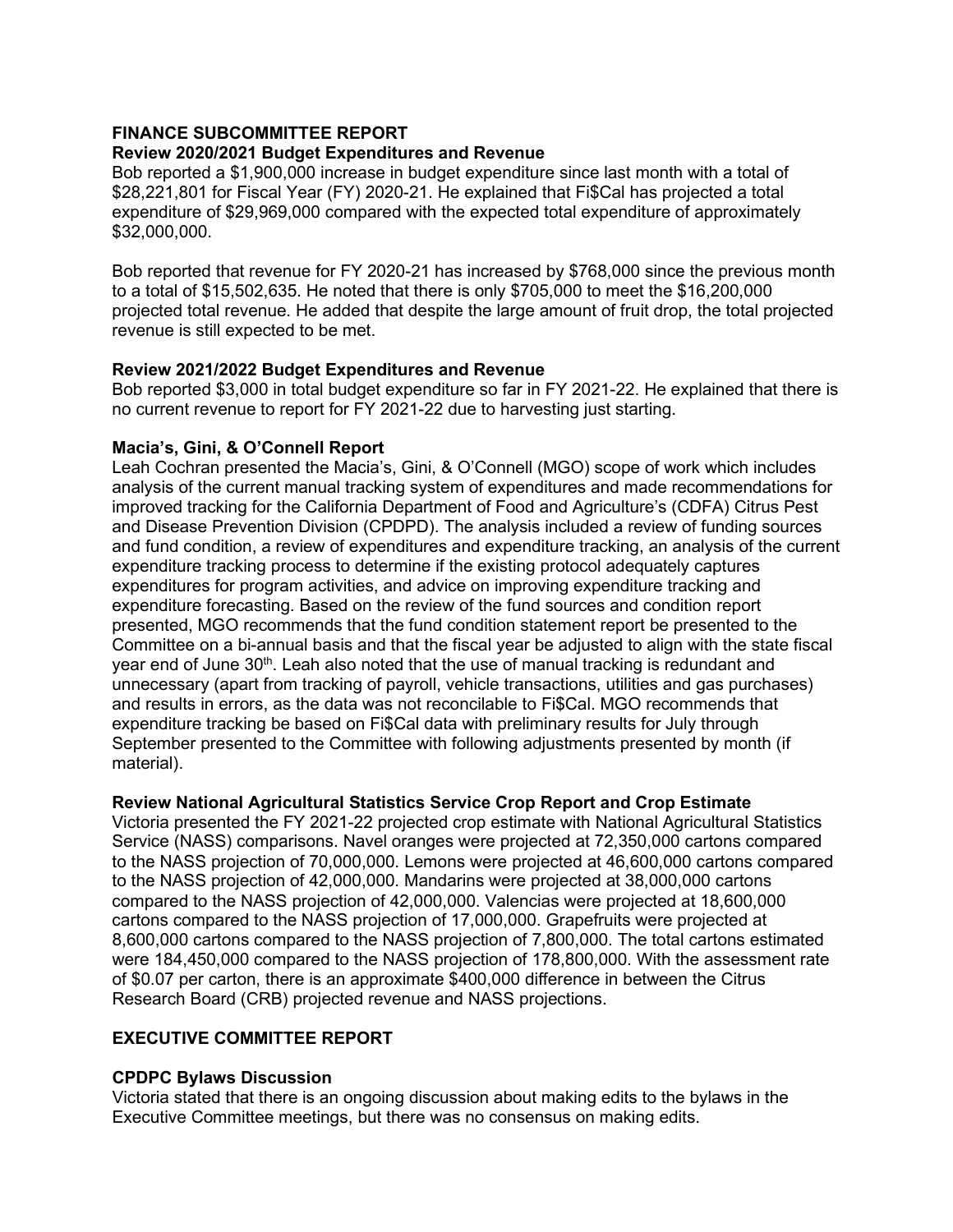## **CEQA Decision and Impacts to CDFA**

 issue a decision regarding CDFA's Program Environmental Impact Report (PEIR) litigation Department. Victoria explained that current CPDPD activities may proceed under alternative Ned Thimmayya reported that on November 15, 2021 the Third District Court of Appeals will following pending appeals on whether the PEIR complies with the California Environmental Quality Act (CEQA). CDFA did not prevail on all counts of the appeal, so on November 24, the case will be remanded back to the trial court where the court will issue the new judgement. Ned explained that when the decision becomes final, the stay will be lifted on the trial court injunction that prohibited the CDFA from relying on the PEIR for program activities directly taken by the CEQA compliance guidelines.

#### **Establish Nominating Committee for January Elections**

 Jim explained that a nominating committee was recommended and agreed upon by the CPDPC John C. Gless have volunteered to tentatively lead the initial Nominating Committee. to ensure an adequate number of Committee Officer candidates for election. Roger Smith and

 **Motion:** To establish Roger Smith and John C. Gless as the Nominating Committee for the January Executive Committee elections. **First:** Dr. Etienne Rabe **Second:** Jared Plumlee **Motion Carries:** The motion passed unanimously.

# **OPERATIONS SUBCOMMITTEE REPORT**

#### **Staffing Challenges (Seasonal/Permanent)**

 Victoria explained the challenges of hiring seasonal staff include the low rate of pay, limitations higher pay, no limitation to working days, and do receive benefits. In addition to difficulty hiring into seasonal positions, approximately 30-50 percent of seasonal employees leave employment to take better paying and permanent positions in other CDFA divisions or state agencies. She of working only 189 days per year, and working without benefits. Permanent positions include also noted that CPDPD does not have the authority to hire additional permanent positions above the 168 already approved positions. Additional permanent positions would need to be requested via a budget change proposal to the Governor's office.

#### **Laboratory Update**

 samples per month. A total of 26,000 ACP samples were received this year with 29.47 percent from Los Angeles County, 27.02 percent from San Diego County, 18.85 percent from Riverside County, 9.47 percent from San Bernardino County, 7.22 percent from Orange County, and 7.09 percent from Ventura County. A total of 54,000 plant samples have been received this year with 19.07 percent from Los Angeles County, 18.83 percent from Orange County, 10.95 percent from San Bernardino County, 10.94 percent from Riverside County, 6.01 percent from Fresno County, 3.07 percent from Tulare County, 2.83 percent from Kern County, 2.80 percent from Imperial County, and 1.73 percent from Santa Clara County. Combined ACP and plant samples for this year equal a total of 79,392 samples at a 48 percent laboratory operating capacity. A total of 2,619 trees were found positive for HLB from 2012-2021 with the majority of HLB Lucita Kumagai presented the laboratory update for the huanglongbing (HLB) testing program from the Plant Pest Diagnostics Center. 7,007 plant samples and 3,786 Asian citrus psyllid (ACP) samples were received in October, averaging 6,400 plant samples and 2,600 ACP positive trees located in Los Angeles and Orange County areas.

#### **HLB Risk Survey**

 David Phong presented data for 2020 risk survey cycle 2 and 2021 cycle 1. A total of 37 explained that 2021 risk survey cycle 1 is 93 percent complete after beginning in mid-March counties and 1,597 survey grids will be surveyed from November 2021 through April 2022. He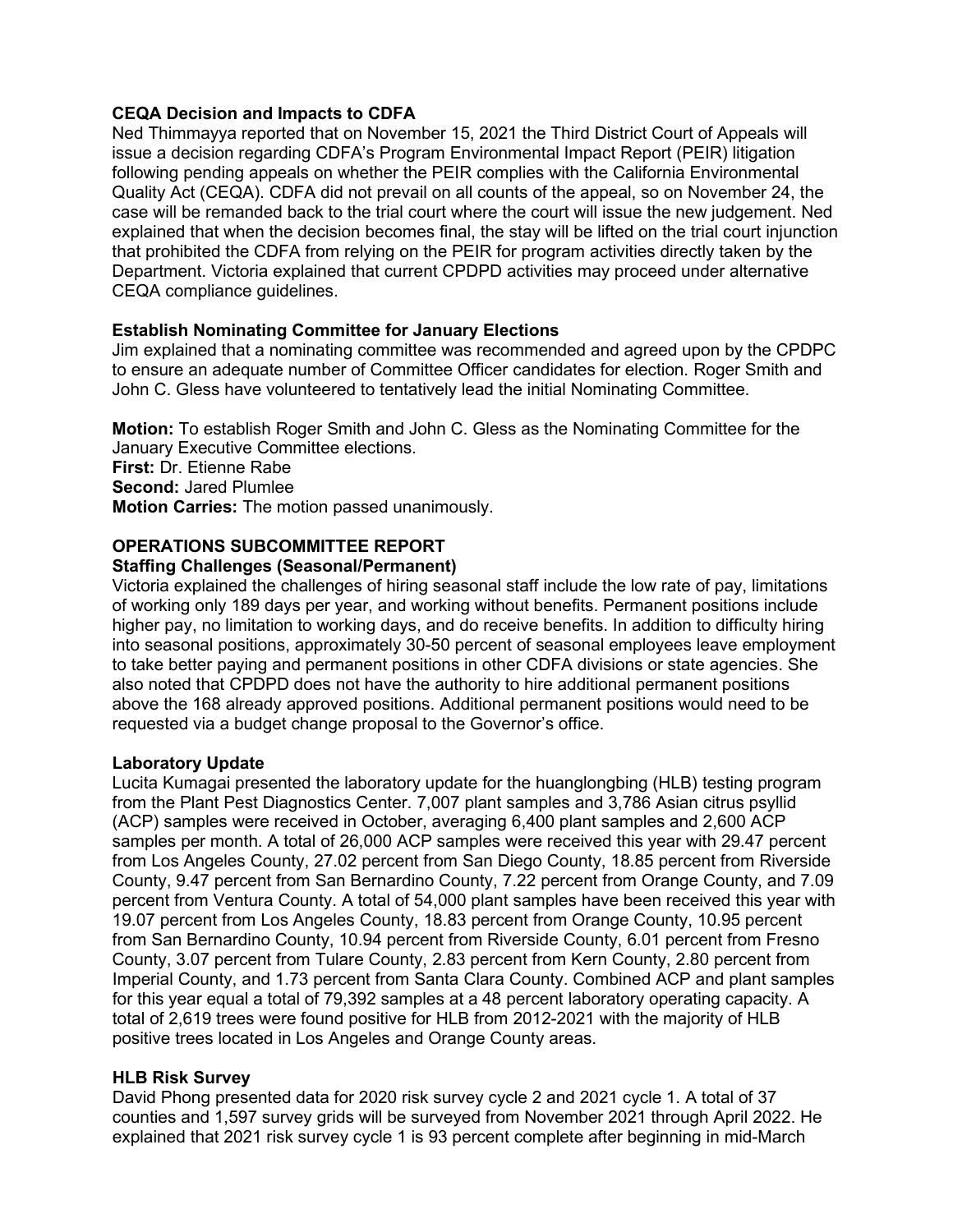2021 with 32 of 36 allocated counties having been surveyed, 50,086 properties visited, and 24,901 properties sampled. Cycle 1 should be completed by the end of November 2021, at that time staff will begin working on 2021 risk cycle 2.

#### **CDFA Operational Update**

 treatment areas for the Southern, Central, and Northern Districts. Riverside County has scheduled and pending removal. Areawide treatments have been completed for the 2021 Summer and Fall cycle within the time frame and the 2022 Winter cycle will take place from mid- Kings County in September. A total of 14 50-meter treatment areas have been completed in grids, 549 total delimitation traps, and ongoing monthly *Tamarixia* releases. HLB risk survey is David Gutierrez presented the operational update including HLB delimitation survey and completed all re-treatments. San Diego County has also completed re-treatments with no new positive finds in that area, however 9 properties have refused treatment. Outreach letters are being sent out to the refusal properties while work begins on the abatement process. He explained that from August to October, a total of 118 trees were removed and 53 trees are December through March 2022. Commodity survey will begin this month in the Southern District. Detection trapping is ongoing in Fresno and Madera Counties. Delimitation trapping is ongoing in Kern, Madera, and San Luis Obispo Counties with delimitation traps removed from Kern County since July 2021. In Northern District, delimitation survey ended on October 15 in Contra Costa County with delimitation trapping continuing in Santa Clara County at 24 total beginning in Sacramento, San Francisco, Santa Clara, Sonoma, Stanislaus, Tehama, and Yolo counties with winter trapping in 23 counties starting November 1. Year-round county trapping continues in three counties.

## **CDFA Regulatory and County Agreement Update**

 Keith Okasaki presented the county monthly activity report from July 2020 through June 2021. so far for FY 2021-22, but totals for the current year along with violation information will be CPDPD for additional training for their inspectors. He explained the majority of violations are growers and packers for not meeting cleanliness standards or failure to notify offices of Keith reported FY 2020-21 has closed out and that overall inspections of growers, packers, and fruit sellers have increased in recent years. He says that only a few invoices have been received reported at the next Committee meeting. He added that several counties have approached issued to haulers failing to properly safeguard fruit when hauling as well as violations issued to incoming and outgoing shipments.

## **Grower Liaison Update**

Sara Khalid reported that there were no ACP finds for Fresno, Madera, or Northern and Southern Tulare Counties and that both grower liaisons have been continuing to update the Psyllid Management Area lists. In Kern County, there have been 4 ACP detections as of October 5 and all citrus growers within 800-meters of finds have made the requested treatments. In Ventura County growers continue with fall ACP area-wide treatments through mid-November while winter ACP area-wide treatment is scheduled to begin January 3, 2022. In San Bernardino County growers are also applying all ACP area-wide treatments with winter ACP area-wide treatments to begin mid-November. Sandra Zwaal met with the new San Bernardino County Agricultural Commissioner (CAC) and Deputies and was requested by the Redlands Citrus Preservation Committee to provide the committee with an ACP/HLB presentation to update newer committee members. In San Diego County, winter ACP area-wide treatments will begin in early January 2022. In Santa Barbara County, fall area-wide treatments have ended and winter area-wide treatments are scheduled for January 2022. There are no new ACP detections in San Luis Obispo County. In Imperial County, area-wide treatments completed in September for conventional groves and in mid-October for organic groves. Curtis Pate also presented an ACP/HLB update at the recent Desert Valleys California Association of Pest Control Advisers meeting.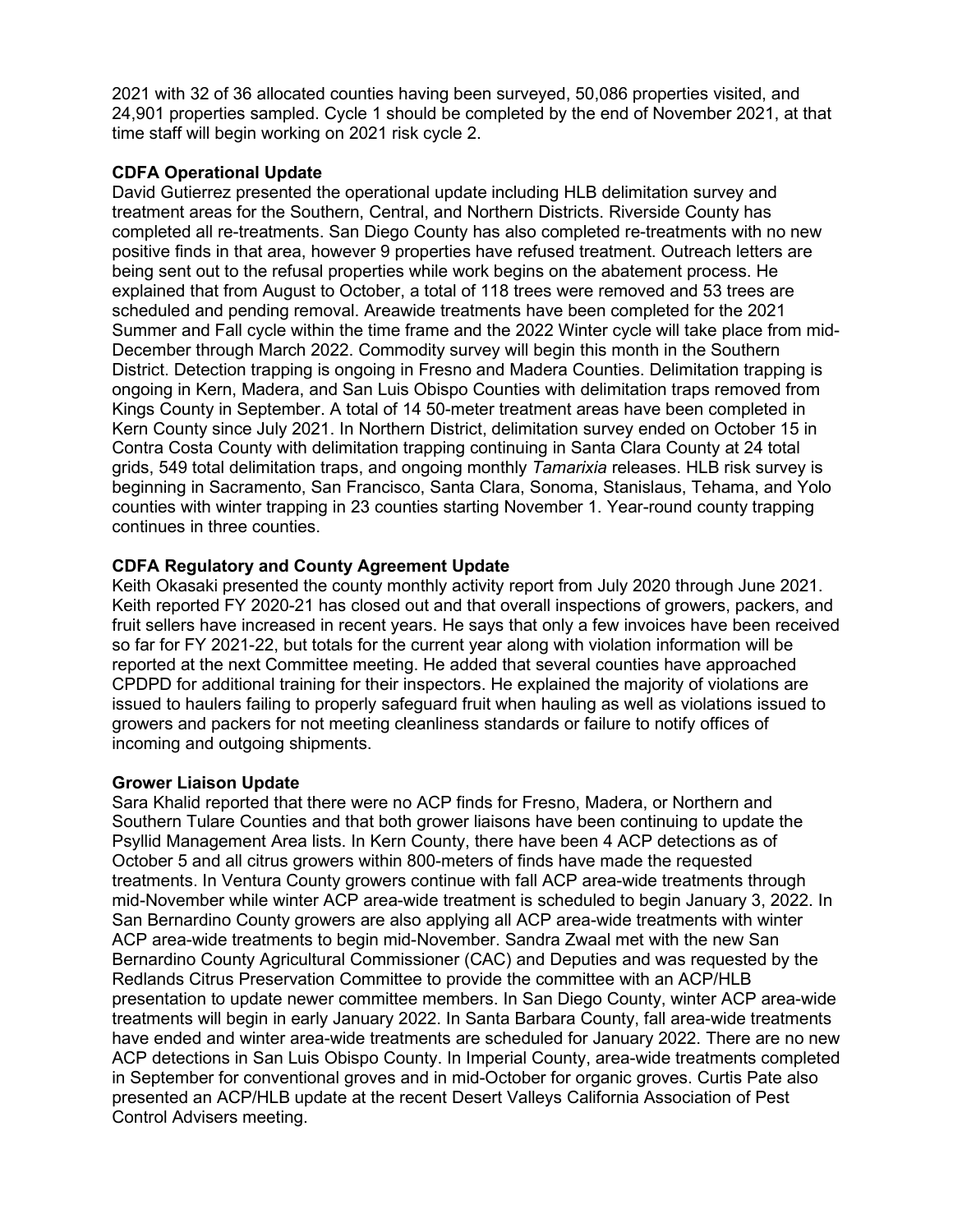#### **Biocontrol Update**

 reported that the Santa Maria ACP finds have been noted and that staff is working with Michael monitoring sites over the four-year monitoring study with the use of *Tamarixia* as a significant Grace Radabaugh presented the ACP biocontrol update for October 2021. She reported that biocontrol releases have been impacted due to staffing issues, challenges regarding COVID-19 as well as supply-chain issues. Other problems encountered included an unusually high infestation of thrips, several power outages at both facilities, and an ant infestation in collaborator field cages. Despite challenges, staff have released approximately 3,000,000 *Tamarixia* this year with 1,800,000 released in Los Angeles and Orange Counties around HLB find areas and along major highways. Additionally, over 700,000 were released in Riverside, San Bernardino, San Diego, and Imperial Counties around border areas and highways. She Soltero to conduct biocontrol releases in that area. Monitoring continues to be carried out at all 28 sites with almost no ACP detected. Research shows a 75 percent reduction of ACP at the 28 factor.

# **SCIENCE SUBCOMMITTEE REPORT**

## **Effectiveness of Southern California HLB Program**

 Etienne reported that the Science Subcommittee is working on redefining the documentation for presentation to the CPDPC and will be worked into the Science Advisory Panel meeting.

#### **Ethyl Formate Registration Update**

 administrative issues with the U.S. Environmental Protection Agency review of ethyl formate, Etienne explained that James Cranney advised the Science Subcommittee regarding however registration is still expected in Summer of 2022. James will be organizing a webinar with growers on November 19 to review the potential uses of ethyl formate.

#### **Neonicotinoid Risk Mitigation Update**

 Etienne reported that Casey Creamer at California Citrus Mutual indicated that there is no movement or anything new to report.

## **DATOC Update**

Etienne reported that Dr. Neil McRoberts had no new information to report. Holly Deniston-Sheets has taken another position and Rick Dunn will cover in her absence until a replacement is hired. Sandra Olkowski will also be working with DATOC and assisting Dr. Neil McRoberts at the laboratory as well.

#### **Sweet Orange Scab (SOS) Biology and Regulatory Discussion**

 would be transitioned to quarantines through regular rulemaking, with the caveat that the Keith Okasaki explained that the SOS Working Group was formed and tasked with evaluating the biology of SOS and the regulatory impacts of either a state interior quarantine or a statewide quarantine. After presenting both scenarios, the Science Subcommittee recommends continuing the path of pursuing a state interior quarantine where the existing regulated areas working group will reduce the size of the quarantine area from the current 5-mile radius to 1 or 1.5 miles based on SOS biology. Additionally, the working group will continue to pursue altering the triggering event that causes a quarantine or quarantine expansion by petitioning the United States Department of Agriculture (USDA) to consider the trigger to be detecting reproductive spores rather than a positive polymerase chain reaction test, petition USDA to lessen quarantine requirements to allow tarping in place of stem and leaf removal for growers, continue research to minimize packinghouse procedures, and begin working with USDA on an exit strategy to remove areas from SOS regulation through survey.

**Motion:** To pursue regular rulemaking for a state Sweet Orange Scab (SOS) interior quarantine to transition existing SOS regulated areas to quarantine areas, with the caveat that the working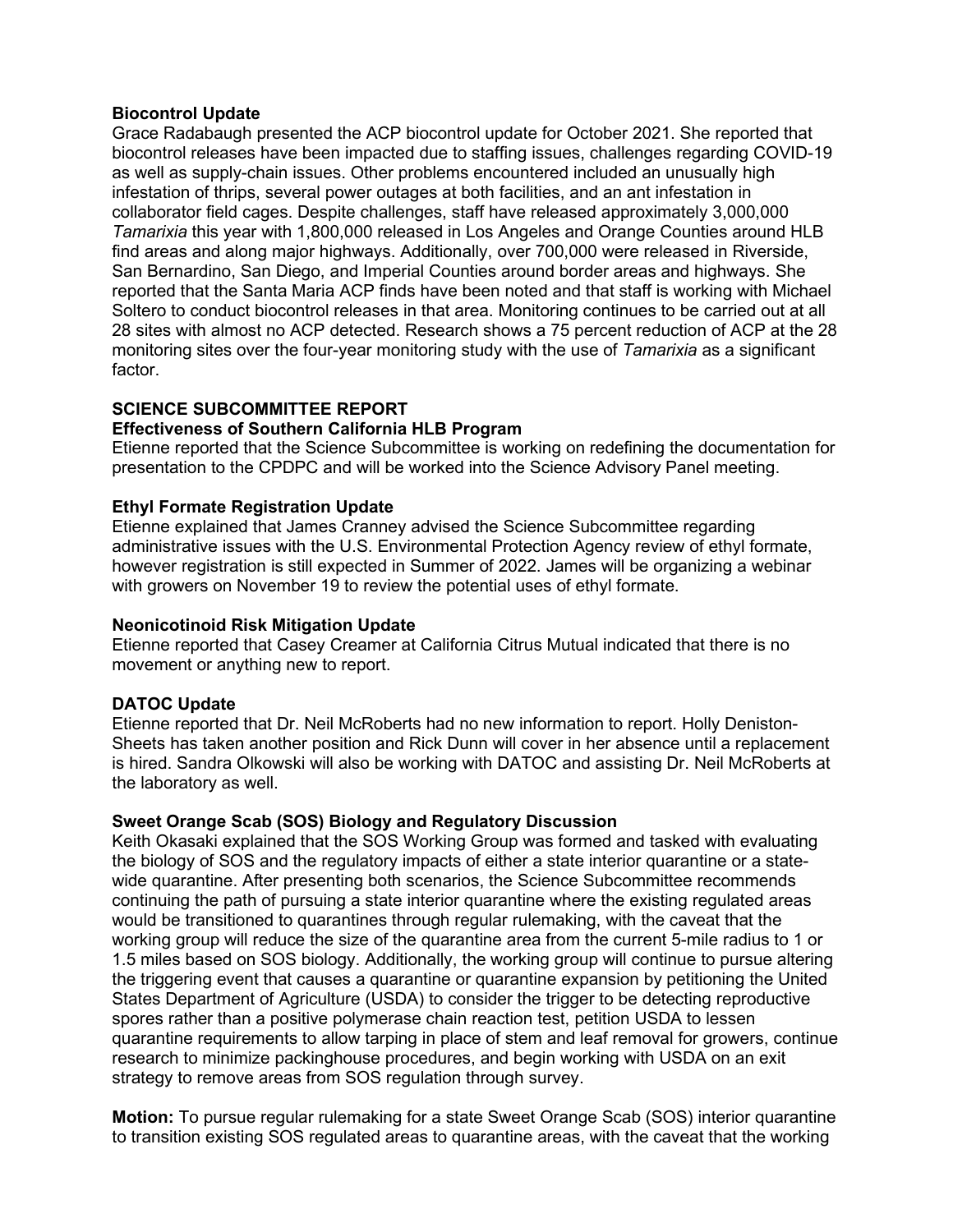group will reduce the size of the quarantine area from the current 5-mile regulated area radius to 1-mile radius based on SOS biology. **First:** Mark McBroom **Second:** Keith Watkins

**Motion Carries:** The motion passed unanimously.

# **Program Review / Science Advisory Panel (SAP)**

Etienne reported that a list of potential panel members was identified and will be presented to Secretary Ross for selection and approval. Each candidate must be contacted to ascertain willingness to serve if selected. The program will include subject matter experts to advise the SAP and present pertinent program information to the SAP. A funding total of \$20,000 will be required for travel, accommodation, and honoraria. The panel will likely meet between early February and the end of March 2022 in Sacramento, CA. While the details of the program still need to be agreed upon, details will be discussed at a 2-day in-person meeting followed by a virtual meeting to complete a report. The tentative itinerary and scheduling were discussed by the Committee.

 **Motion:** To approve a \$20,000 budget for travel, accommodation, and honoraria for Science Advisory Panel members with invoices to be reviewed by the Executive Committee. **First:** Aaron Dillon **Second:** Mark McBroom **Motion Carries:** The motion passed unanimously.

# **OUTREACH SUBCOMITTEE REPORT**

## **Outreach and Education**

 Price Adams reported that in-person outreach opportunities are back for the Citrus Pest and Disease Prevention Program (CPDPP), including booths at the Crop Consultant Conference, Oceanside Harbor Days, California Contract Cities Association, League of California Cities, and San Diego Farm Bureau Farm and Nursery Expo. Based on the recent HLB detection and quarantine expansion in San Diego County, Nuffer Smith Tucker (NST) coordinated outreach efforts directed toward homeowners, industry members, and elected officials. NST also worked very closely with the CAC's office for 48 additional earned media coverage outlets. NST also coordinated a hybrid in-person and virtual San Diego County Grower Meeting with presentations by Grower Liaison Sandra Zwaal, CDFA, San Diego CAC, University of California (UC) and San Diego Pest Control District. In ongoing media outreach, interviews were secured in San Luis Obispo regarding *Tamarixia* releases as well as with KEYT, featuring CDFA and a local Santa Barbara grower, and Kern Valley Sun. NST also held several deskside briefings with city officials in Oceanside, Vista, and Carlsbad. The City of Oceanside and Imperial County Deputy CAC Nelson Perez were also honored as the recipients of the recent Citrus Hero Awards. NST is currently working toward developing social media influencer plans, a refresh of [CaliforniaCitrusThreat.org](https://CaliforniaCitrusThreat.org), including improved user experience and search engine optimization, homeowner outreach plan development with multicultural outreach and education, and retail nursery education.

# **USDA UPDATE**

Helene Wright reported that USDA is still under a continuing resolution.

# **CRB REPORT**

 Marcy Martin introduced Melinda Klein to review the Citrus Research and Field Trial project rollout. Melinda announced that a position for a project manager has been advertised to help with this project. She stated that they had calls with USDA regarding data management with assistance from CPDPD. Marcy also announced that Dr. Monique Rivera will be leaving her 2022. position with the UC and that an advertisement to fill her current position will be posted in early